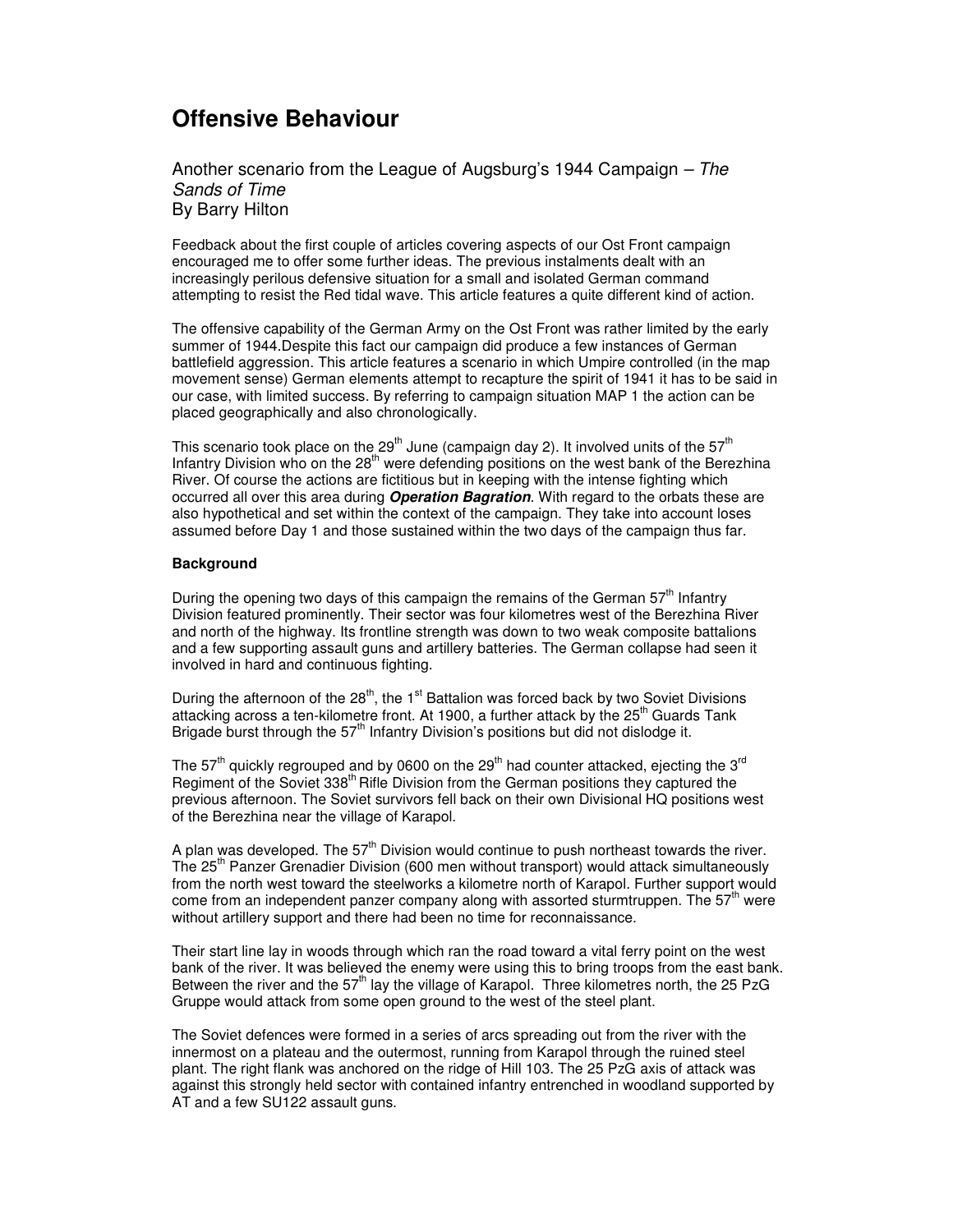## **Objectives**

The German's main objective is to push the enemy back into the Berezhina. This will involve capturing Hill 103, the Soyuz steel plant, Karapol and reaching the ferry point on the west bank in the southern sector and the artillery positions on Atot Stol in the northern. A tall order indeed. Degrees of success will produce levels of victory. The Soviets simply need to hold on and will during the course of the game, receive reinforcements. Game Length is 16 turns with 13-15 during dusk and 16 as a night turn. Visibility is 40 inches during day, 10 inches at dusk and 1 inch at night. Double these distances for 20/28mm games.

# **Set Up and Arrivals**

The two main German units;  $57<sup>th</sup>$  ID and 25 PzG can deploy in the areas shown in any formation the player wishes. Schussler's panzers begin the game located behind Hill 43.

The Soviet set up is more prescriptive. They are deployed in three `lines' as shown on Map 2. The colour coding of the circles describes what each represents. These are all from the  $2/338<sup>th</sup>$  and the mechanised artillery. The four remaining platoons from the  $3/338<sup>th</sup>$  are deployed near the Ferry point. All the 76mm guns are deployed on the plateau and three of these are entrenched in medium positions. The two 120mm mortars on Hill 103 are in light improved positions. In addition to these compulsory prepared positions the Soviet player is allowed to dig in a further ten platoons in light improved positions and five in medium improved positions.

The reinforcements from 1/338<sup>th</sup> arrive at point A on Turn 6.

## **The Table**

This game was originally played in 1/285<sup>th</sup> scale on a four feet by four feet table. The Berezhina was fully represented in this set up although it plays no part in the game. If you want to up scale to 20mm/28mm I suggest an eight foot by six foot table with the Berezhina omitted. The Ferry point can be represented by the table edge. Atot Stol is higher than all other ground except Hill 301, therefore the Divisional artillery can be seen by the Germans and should be within range of their heavy mortars.

# **Terrain Effects**

Woods are dense and so should impede visibility and movement (for vehicles) as per your chosen rules. All hill slopes are steep and should also impede movement. The steel works are ruined and count as hard cover. Karapol is a peasant village and is soft cover. The Zcheris River is fordable on rolling a 5 or 6 on a D6. The gully is impassable to vehicles except by the bridge. Infantry take half move to enter and half move to exit the gully. All roads are dirt tracks.

## **Winning**

If the Soviets hold their first line (Gully – Soyuz -Hill 103) they have a total victory. If they hold their second line (Hill 301 – Karapol – Point A) they have a draw. If they hold the third line (Ferry – Atot Stol) it's a losing draw. Anything else of course means they are in the Berezhina and have lost. The Germans can claim total victory for this, partial victory if they take Karapol and the Soyuz plant and Hill 103. Anything else is a defeat. I did not in this game consider the possibility of a Soviet counterattack, this came the next day and that is yet another game!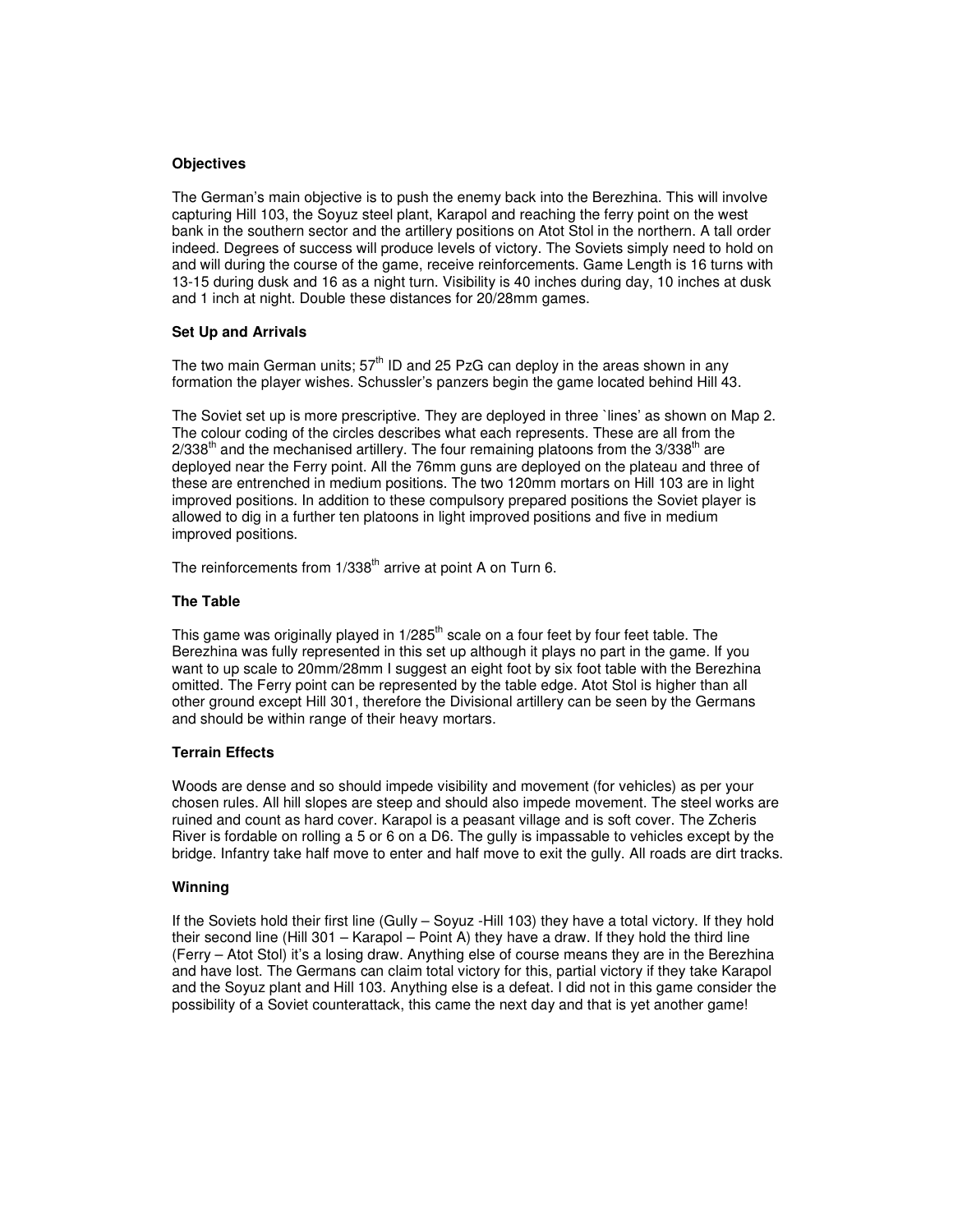## **Commanders**

General Potlitz of the  $57<sup>th</sup>$  Infantry Division was designated as a `plodder' during our campaign so has a minus one influence on `orders'. Oberst Koenig of the 25<sup>th</sup> PzG is inspired and adds a plus one on orders. The Germans are allowed a separate throw for the number of orders for each main unit;  $57<sup>th</sup>$  ID and 25<sup>th</sup> PzG. The Soviet commander of the 338<sup>th</sup> Rifle Division is also a `plodder'. Soviets dice for orders, subtract one for the score and double the resultant number of orders available. The reasons for this is to cope with the larger number of elements in the game.

## **Orders of Battle**

If using the GHQ rules class the overall German Cohesion as 12 (to determine initiative) but use a Cohesion value of 15 for the 25<sup>th</sup> Panzer Grenadier Division when attempting to pass Cohesion tests as these are elite. Cohesion value for the Soviets is 11(the 338<sup>th</sup> Division is a written down formation). The SU122s have a Cohesion of 12 for their own tests. If you use *Rapid Fire* class the Germans as regular and the 25 PzG as Elite. The Soviets are all regular.

#### **German Order of Battle (Elements of the 4 th Army)**

#### **2nd Composite Battalion 57 th Infantry Division (and Divisional HQ –General Potlitz)**

- 1 x Battalion HQ platoon 1 x Divisional HQ platoon 1 x Sdkfz10 Flak 20mm platoon 9 x Infantry platoons
- 2 x Support platoons  $1 \times 81$ mm mortar platoon<br> $1 \times 120$ mm mort. platoon.  $1 \times 120$ mm mort.
- $1 x 120$ mm mort. platoon.
- 2 x Sdkfz 231 platoons

#### **1 st Composite Battalion 57 th Infantry Division**

| 6 x Infantry platoons     | 1 x Support platoon |
|---------------------------|---------------------|
| 1 x PAK 38 AT gun platoon | 1 x Battalion HQ    |

#### **Panzer Gruppe Schussler**

4 x Panzer IIIj platoons(incl HQ)

#### **Composite Battalion 25th Panzer Grenadier Division (Oberst Koenig)**

- 8 x Panzer Grenadier platoons 1 x PAK40 AT gun platoon.<br>3 x Support Platoons 1 x 120mm Mortar platoon.
- 3 x Support Platoons 1 x 120mm Mortar platoon.<br>1 x Sdkfz252/9 Platoon 1 x Battalion HO platoon
	- 1 x Battalion HQ platoon
- 1 x Divisional HQ 25<sup>th</sup> PzG Division

# **(Attached to 25 PzG Division) Composite Sturm Company 1**

- 
- 1 x Sturm Pioneer platoon 1 x Sdkfz 251/1 platoon 1 x Sdkfz 251/1 HQ platoon

#### **Soviet Order of Battle**

#### **338 th Rifle Division 45 th Rifle Corps (General Valkin)**

1 x Divisional HQ platoon

## **2 nd Rifle Regt**

- 1 x Regimental HQ platoon
- 2 x Battalion HQ platoons 12 x Rifle Platoons<br>3 x Support Platoons 2 x 82mm mortar p
- 
- 3 x 76mm Howitzer Batteries
- 3 x Support Platoons 2 x 82mm mortar platoons 2 x 120mm mortar platoons

# **3 rd Rifle Regt**

- 
- 3 x Rifle Platoons 1 x 82mm mortar platoon

### **Divisional Support Special Mechanised Artillery Battalion** 3 x SU122 platoons (Including command)

# **REINFORCEMENTS**

# **1 st Rifle Regt 338 th Rifle Division 45 th Rifle Corps**

- 1 x Regimental HQ platoon
- 10 x Rifle Platoons 2 x Support Platoons<br>2 x 82mm mortar platoons 1 x 45mm ATG plato
- 
- 1 x 76mm Howitzer Battery
- 1 x 45mm ATG platoon(and truck)